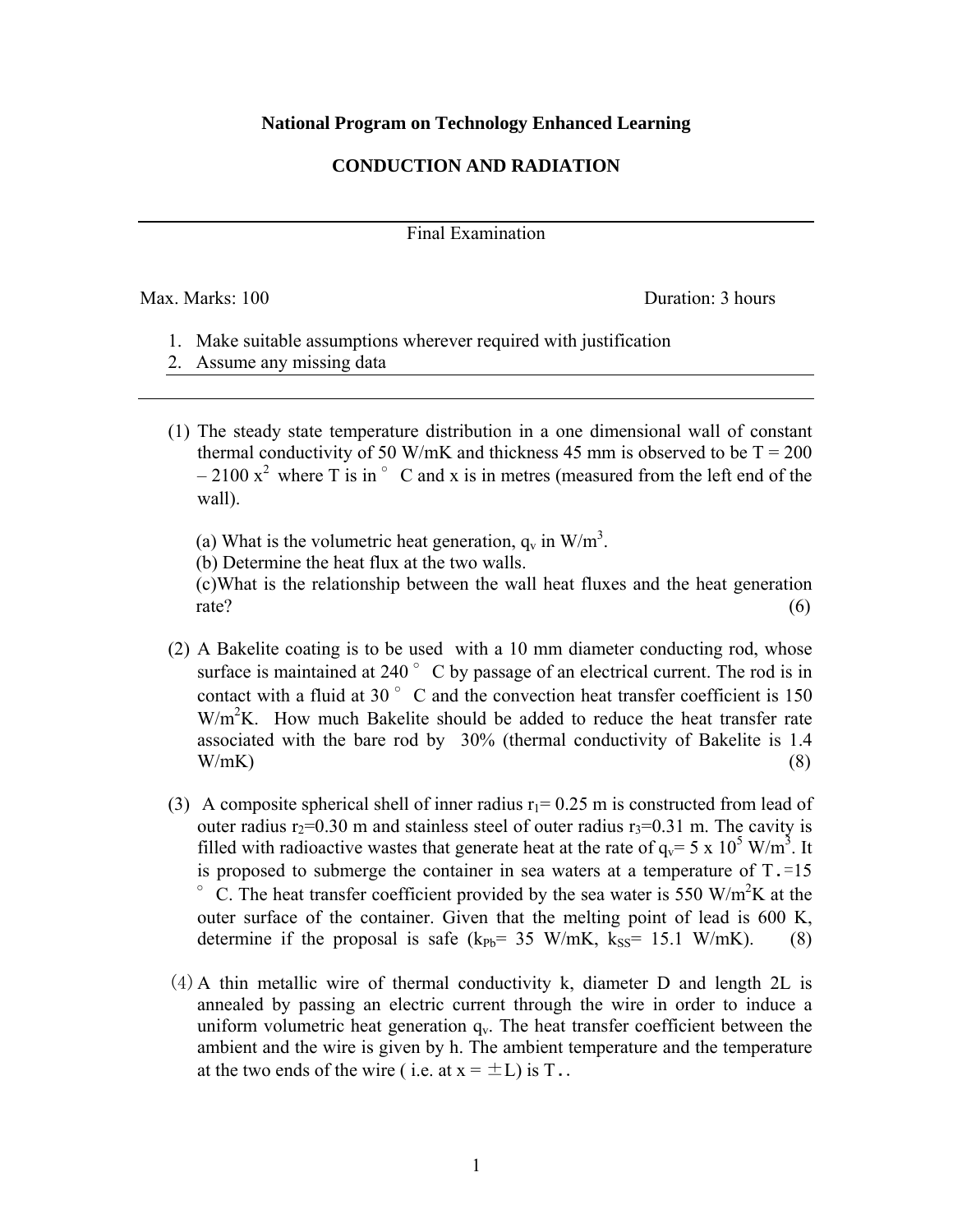**(**a) Derive the governing equation for the one dimensional temperature distribution in the wire  $(T=f(x)$  only) treating it as a fin that also has heat generation for steady state conditions in the fin.

 (b) Obtain an expression for the steady state temperature distribution in the wire by solving the equation derived in part (a)  $(6+6)$ 



(5) Two dimensional, steady state conduction in a square slab with  $k = 40$  W/mK and an internal heat generation of  $q_v = 6 \times 10^5$  W/m<sup>3</sup> is to be numerically simulated. The details are given in the figure. For simplicity the number of grid points is intentionally kept small for this problem.

| (a) Identify the governing equation for the problem. |  |  |  |
|------------------------------------------------------|--|--|--|
|                                                      |  |  |  |

 (b) Using the central difference finite difference scheme in conjunction with the Gauss-Seidel method, estimate  $T_1, T_2, T_3$  and  $T_4$ . Start with an initial guess of 50 ºC for all the four temperatures. *Do at least 6 iterations*. (8)

(c) What is the center temperature? (1)

(6) Radiation is the only mode of heat transfer possible in space radiators used in space stations. As the sizes of the space stations keep increasing, cooling technologies have also to keep pace. One novel idea is to use what is now known as a Liquid Droplet Radiator (LDR). Here, the heat is first transferred to a high vacuum oil, which is then injected into outer space as a stream of small droplets. The stream travels over a distance "L" over which it cools by radiating heat to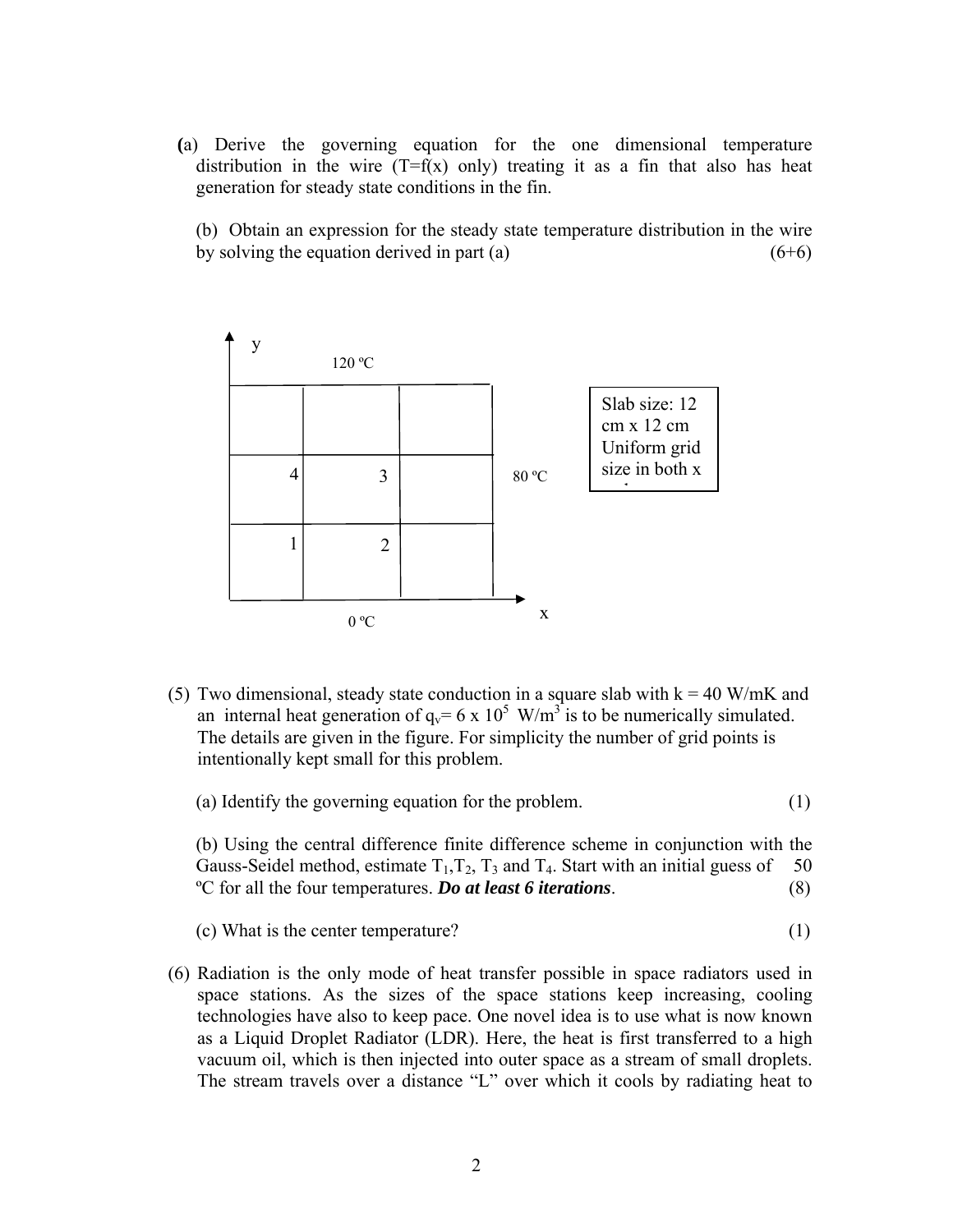outer space at a temperature  $T_{\infty}$ . The droplets are returned and collected to the space station.

- (a) Derive the governing equation for the transient temperature response of a spherical droplet of mass m, specific heat capacity  $C_p$  and emissivity  $\varepsilon$ . The droplet is at an initial temperature of  $T_i$ . You may assume the droplet to be spatially isothermal.
- (b) Solve the governing equation and obtain an expression for the transient temperature response of the droplet.
- (c) Consider droplets that have an emissivity of 0.95 and diameter of 0.6 mm. These are injected at an initial temperature of  $T_i = 520$  K and a velocity of 0.11 m/s. Properties of the oil are  $p=890 \text{ kg/m}^3$ ,  $C_p= 1900 \text{ J/kgK}$  and k=0.15 W/mK. Assume each droplet to radiate to deep space at  $T_{\infty} = 0$  K. Determine the distance L for the droplets to reach the collector at a final temperature of 303 K. What is the enthalpy rejected by each droplet in the process?
- (d) Is the lumped capacitance formulation justified?  $(4+6+7+1)$
- (7) Consider a thin opaque, horizontal plate with an electrical heater on its bottom side. The top side is exposed to ambient air at 25  $\degree$  C with a convection heat transfer coefficient of 12 W/m<sup>2</sup>K, solar irradiation of 650 W/m<sup>2</sup> and an effective sky temperature of -40 $\degree$  C. Determine the electrical power required to maintain the temperature of the surface at  $65\degree$  C if the plate is diffuse and has the following spectral, hemispherical reflectivity

 $0 \le \lambda \le 2$  μm,  $\rho_{\lambda} = 0.2$  $2 \le \lambda \le \infty$  μm,  $\rho_{\lambda} = 0.75$ 

(10)

(8) A two dimensional evacuated, gray diffuse enclosure is in the shape of a triangle ABC. The sides of the enclosure are infinitely deep in the direction perpendicular to the plane of the paper.

| Surface   | Length, m | Emissivity, $\epsilon$ | Temperature, K |
|-----------|-----------|------------------------|----------------|
| AB        |           | 0.65                   | 1050           |
| <b>BC</b> |           | 0.45                   | 450            |
| <b>CA</b> |           | 0.75                   | 800            |

Compute the net radiation heat transfer from the three surfaces using the radiosity-irradiation method. (14)